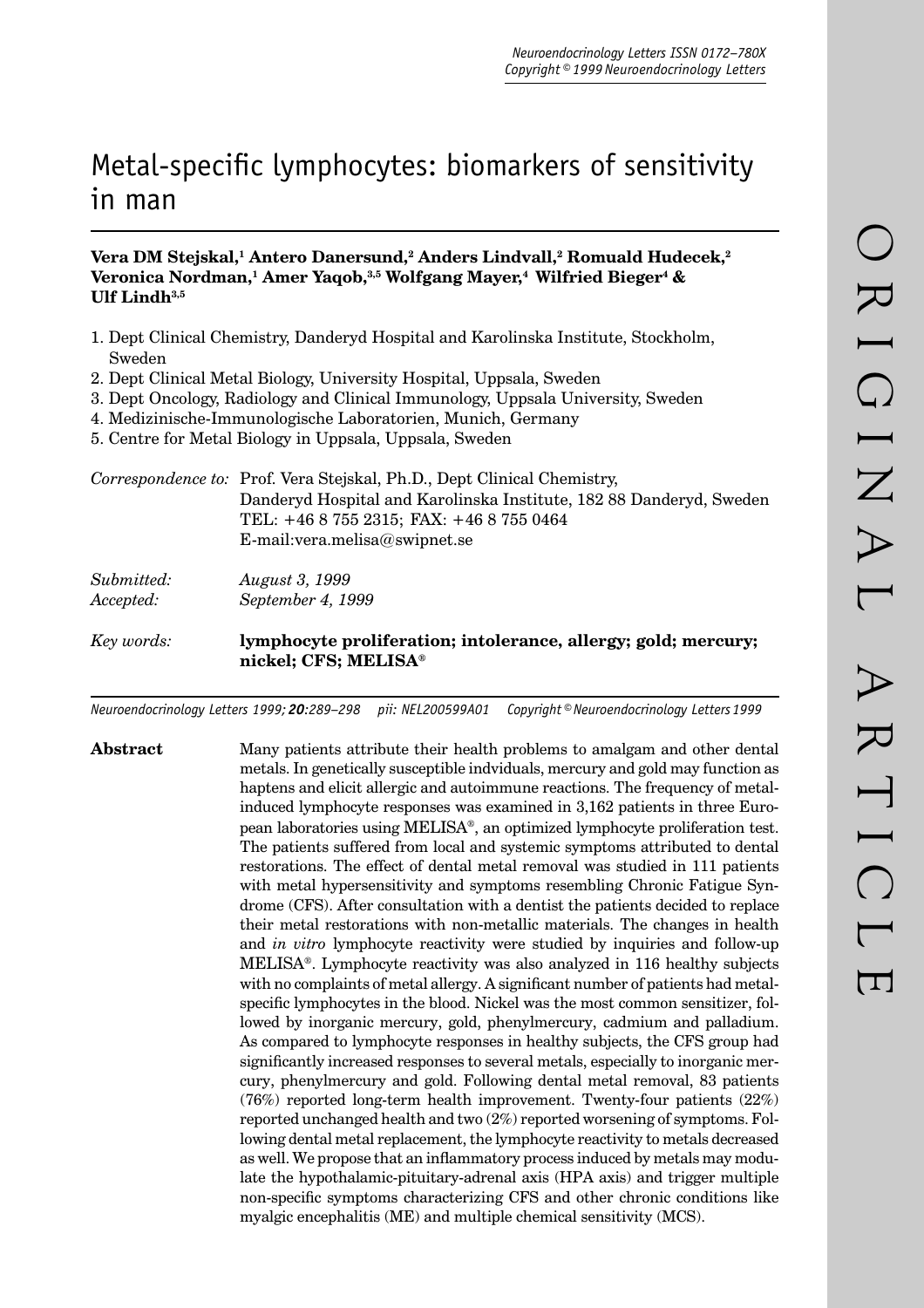# **Abbreviations**

| <b>CFS</b>     | chronic fatique syndrome                 |
|----------------|------------------------------------------|
| <b>HPA</b>     | hypothalamic-pituitary-adrenal           |
| <b>MCS</b>     | multiple chemical sensitivity            |
| МF             | myalgic encephalitis                     |
| <b>MELISA®</b> | memory lymphocyte immuno stimulation     |
|                | assay                                    |
| <b>PPD</b>     | purified protein derivative (Tuberculin) |
| ςT             | stimulation index                        |

# **Introduction**

During the last century there has been an increasing interest in the possible harmful effects of dental amalgam. Silver amalgam fillings contain about  $50\%$ inorganic mercury together with copper, tin, silver, zinc, and palladium. The toxic effects of mercury, a potent mitochondrial inhibitor are well documented [1]. However, since mercury and other dental metals such as gold and silver also bind to proteins, they may function as haptens and elicit allergic and autoimmune reactions.

Immunological reactions induced by metals are dependent on genetic haplotype and inorganic mercury and gold can induce autoimmunity in genetically susceptible rats or mice [2]. The role of genetics in metal-induced side effects is difficult to study in humans since, with the exception of monozygous twins, subjects with identical genetic background are not available.

One of the ways to study the possible role of metals in the pathogenesis of various degenerative diseases is screening of exposed populations for markers of susceptibility. T-lymphocytes play a crucial role in the induction of all types of immunological reactions and are therefore useful for this purpose [3].

Metals, such as inorganic mercury or nickel, may induce both antigen-specific responses and nonspecific mitogenic responses when added to peripheral blood lymphocytes *in vitro* [4–6]. In order to use the lymphocyte proliferation test as an indicator of metal-induced allergy, it was necessary to modify the test in such a way that only antigen-specific responses were operating. The test is called MELISA®, an acronym for *Memory Lymphocyte Immuno Stimulation Assay* [7]. With MELISA®, it is possible to screen a large number of individuals claiming to suffer from local or systemic side-effects triggered by components of dental amalgam and other metal alloys such as palladium-containing gold alloys. Additional sources of metals are metal pigments such as titanium dioxide  $(Ti0<sub>2</sub>, E171)$ ,

a white coloring agent used in many composites, dental cements, and root fillings [8]. Phenylmercury, an organic mercury preservative, has been used together with lead and arsenic as a component of certain root fillings. We also studied the reactivity of lymphocytes to Thimerosal (Merthiolate, Thiomersal), an ethylmercury-based salt widely used as a preservative in nose and eye drops, vaccines, and in cleaning solutions for soft contact lenses. Finally, the reactivity to nickel, clinically the most common sensitizer, was also studied.

# **Materials and Methods**

### *Patients*

One German and two Swedish laboratories performed a comparative study. The majority of patients (a total of 3,162 patients) were referred for testing by dentists or physicians because of suspected metal allergy. In general, the patients suffered from multiple chronic symptoms typical of Chronic Fatigue Syndrome (CFS). Patient characteristics are shown in Table 1.

A subset of patients referred to the Department of Clinical Metal Biology in Uppsala entered a longitudinal study. A total of 111 patients, 99 females (mean age 47 years, range 17–74 years) and 12 males (mean age 46 years, range 34–60 years) were tested with MELISA® at the beginning of the study. The majority of patients  $(77%)$  fulfilled the criteria for CFS [9]; the remaining ones lacked one of the major criteria, or several of the minor criteria. However, both groups are presented as a CFS-like group. Routine laboratory findings were usually within the normal range, but most of the patients reported clinical intolerance to metals. Following consultation with a dentist, most patients decided to replace metal restorations with non-metallic materials such as composites and ceram-

| Table 1.                                |              |                             |              |  |  |  |
|-----------------------------------------|--------------|-----------------------------|--------------|--|--|--|
| Total number of patients                |              | 3162                        |              |  |  |  |
| <b>SÖDERTÄLJE</b><br>Number of patients | Total<br>930 | <b>Females</b><br>700 (75%) | Males<br>230 |  |  |  |
| Age, mean                               | 47.5         | 48.3                        | 45.2         |  |  |  |
| Age, median<br><b>UPPSALA</b>           | 48.0         | 48.0                        | 46.0         |  |  |  |
| Number of patients                      | 1,112        | 799 (72%)                   | 313          |  |  |  |
| Age, mean                               | 49.0         | 49.9                        | 46.7         |  |  |  |
| Age, median                             | 49.0         | 51.0                        | 47.5         |  |  |  |
| <b>MUNICH</b>                           |              |                             |              |  |  |  |
| Number of patients                      | 1,120        | 771 (69%)                   | 349          |  |  |  |
| Age, mean                               | 39.7         | 41.4                        | 37.5         |  |  |  |
| Age, median                             | 38.0         | 38.0                        | 37.0         |  |  |  |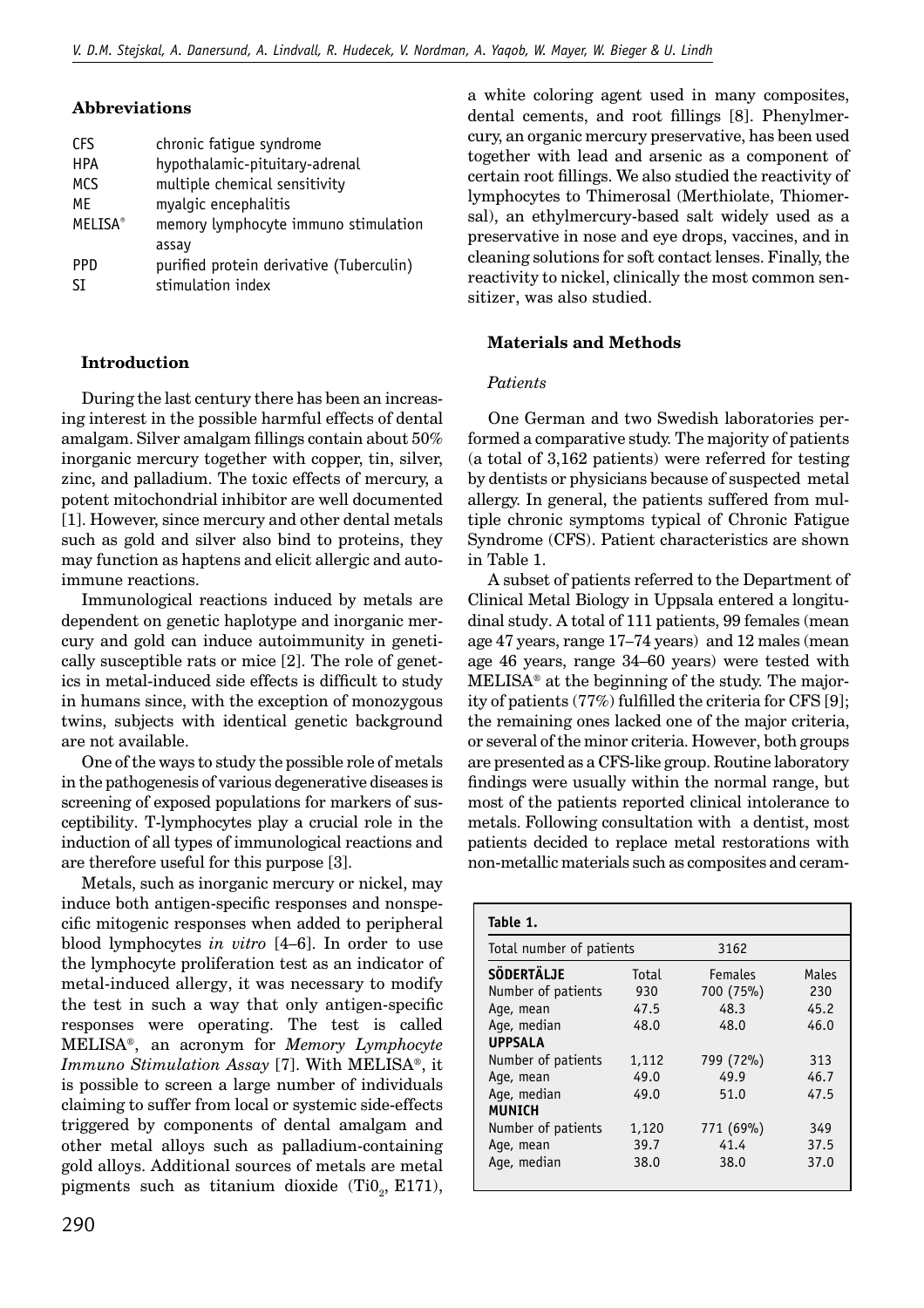ics. The patients were also prescribed antioxidants, i.e. vitamin and mineral supplements, to counteract oxidative stress related to increased metal exposure during the dental treatment. In some patients who tolerated gold and titanium constructions, only dental amalgam was removed. The patients were contacted after completion of the removal of incompatible dental materials and asked to assess their current health as compared to the pre-treatment situation. At the end of the study, more than 50% of the patients had not been exposed to incompatible dental materials for two years or more.

The control group was comprised of 116 healthy individuals: 75 females (mean age 44 years and range 18–78 years) and 41 males (mean age 44 years and range 17–79 years). During the first years of study controls were recruited by advertising for healthy subjects. Nineteen consecutive subjects, enrolled in the study during 1990, were patch tested with True test and dental screening test. Patch test, performed after MELISA®, showed that five out of 19 subjects  $(26%)$  were patch test-positive, mostly against nickel and Thimerosal. The inclusion of metal-sensitive subjects as "controls" could bias the study. Therefore, prospective controls were asked to complete a questionnaire regarding oral and general health, metal exposure and suspected or known metal sensitivity. Individuals reporting oral problems such as gingivitis, burning or skin problems such as itching or dermatitis were excluded from the study. The other exclusion criteria were chronic treatment with drugs, allergy to foods, cosmetic products, pollen, animal allergens or drugs. Yet another exclusion criteria were systemic effects such as urticaria or flu-like symptoms following dental treatment. The elected controls reported no side-effects after metal exposure (for example intrauterine device or metal earrings) and were exposed to dental amalgam at the time of the study or in the past. Many control subjects had gold restorations and root fillings. Participation in the study did not occur until informed consent was obtained.

#### **MELISA®**

Lymphocyte reactivity to metals was assessed by the uptake of tritiated thymidine as described previously [7, 10, 11]. Lymphocytes were separated on a Ficoll-Paque gradient and the monocyte content was reduced by adherence to plastics. Non-adherent cells were recovered and diluted to  $0.5-1.0 \times 10^6$  cells per ml in RPMI 1640 medium containing 10 m*M* Hepes, enriched with 10% inactivated normal human AB serum, 8 µg/L gentamycin and 4 m*M* L-glutamin. The cells were cultured in 48-well tissue culture plates, which were coated with different concentrations of metal salts. Twofold dilutions were used for each metal salt per patient. After five days at 37°C and standard culture conditions, new 48-well plates were supplemented with  $3 \mu$ Ci methyl-3 H-thymidine (Amersham, England; spec. act.  $\sim$ 3.2 TBq/mmol) per well and 600  $\mu$ l of cell suspension from each cell culture was added. Cells were harvested in an automatic cell harvester after



**Fig. 1**. Metal-induced lymphocytes (lymphoblasts). 2 macrophages and 3 small lymphocytes are also present.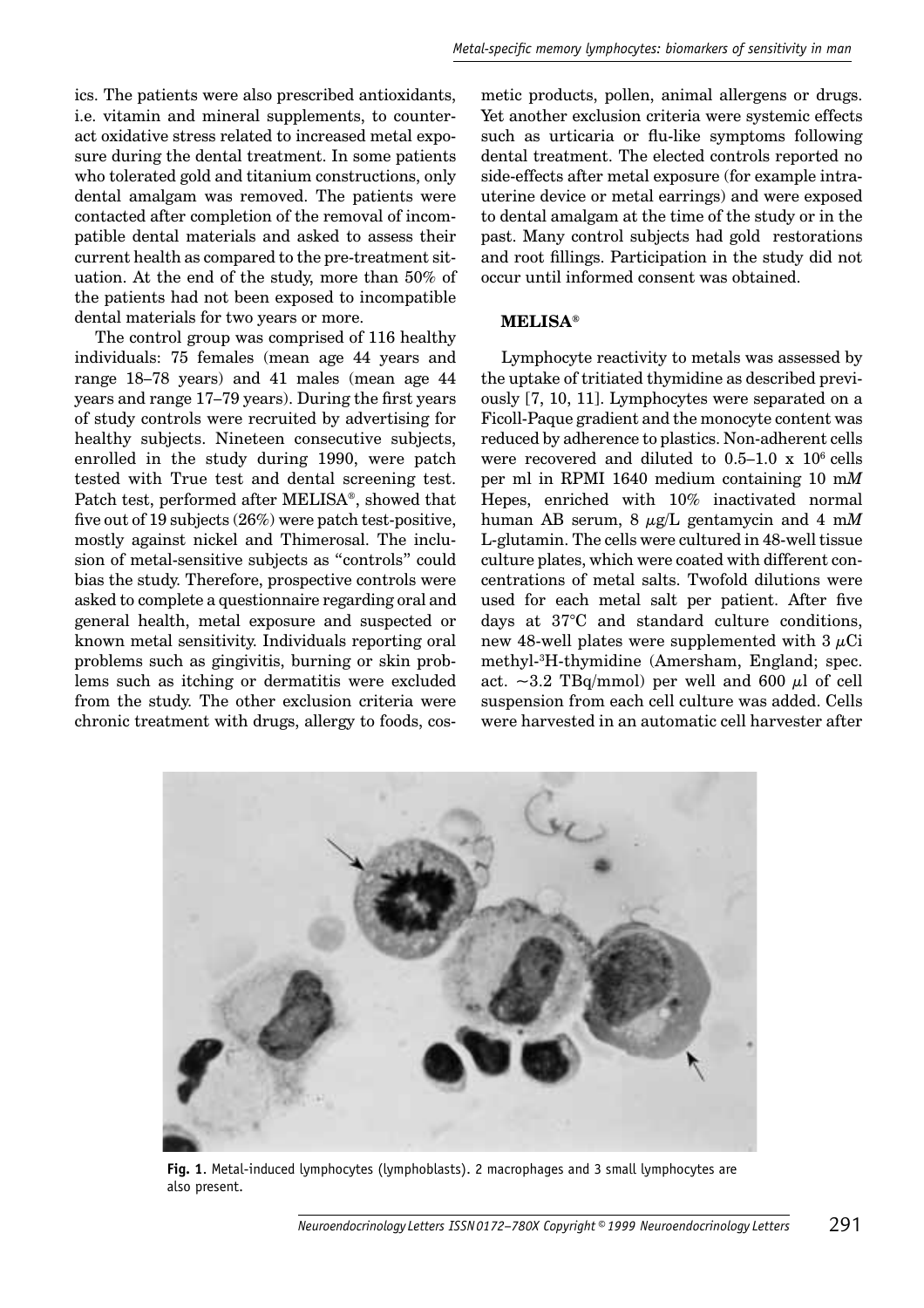

**Fig. 2**. Prevalence of positive responses to metals in patients tested by three laboratories.

4-hr incubation at 37°C and the radioactivity was measured using a scintillation counter. The increase in 3 H-thymidine incorporation in antigen-treated cultures was expressed as a Stimulation Index (SI) which is defined as the activity  $(cpm)$  in antigentreated cultures divided by the mean activity (cpm) in untreated control cultures. Lymphocyte responses induced by metals were characterized by the mean of the two highest responses obtained with each metal salt. Previously, a positive lymphocyte response was defined as  $SI \geq 3$ , accompanied by an increased number of lymphoblasts in metal-treated cultures [7, 11 and Fig. 1]. In this study, however, the morphological aspect was not taken into consideration. Consequently, we considered SI-values equal to or more than five as positive responses.

### **Results**

The prevalency of positive responses to metals is shown in Fig. 2. Nickel was the most common sensitizer, followed by inorganic mercury, gold, phenylmercury, palladium and lead. Other metals, such as tin, copper, silver and platinum only rarely stimulated lymphocytes.

## **Lymphocyte responses to inorganic and organic mercury**

The results in 3,162 patients indicate that lymphocyte reactivity to low concentrations of inorganic mercury is relatively common. Totally, 719 patients  $(23%)$  had mercury-specific lymphocytes in the blood (Fig. 2).

Eighteen and 13%, respectively, of the patients tested in the two Swedish laboratories reacted to phenylmercury. Generally, phenylmercury-specific lymphocytes did not respond to methylmercury or ethylmercury. However, parallel sensitization to several mercurials occurred in many patients.

Fewer than 10% of the patients tested reacted to Thimerosal. Lymphocyte responses induced by Thimerosal were virtually identical to responses induced by ethylmercury. Another organic mercurial, methylmercury, induced positive responses in 8% of the patients tested in Södertälje and in 9% of the Uppsala patients.

When the data was grouped by gender, it became apparent that females responded more frequently to nickel and gold than males (Fig. 3).The frequency of positive responses to inorganic mercury and organic mercury were similar in both sexes.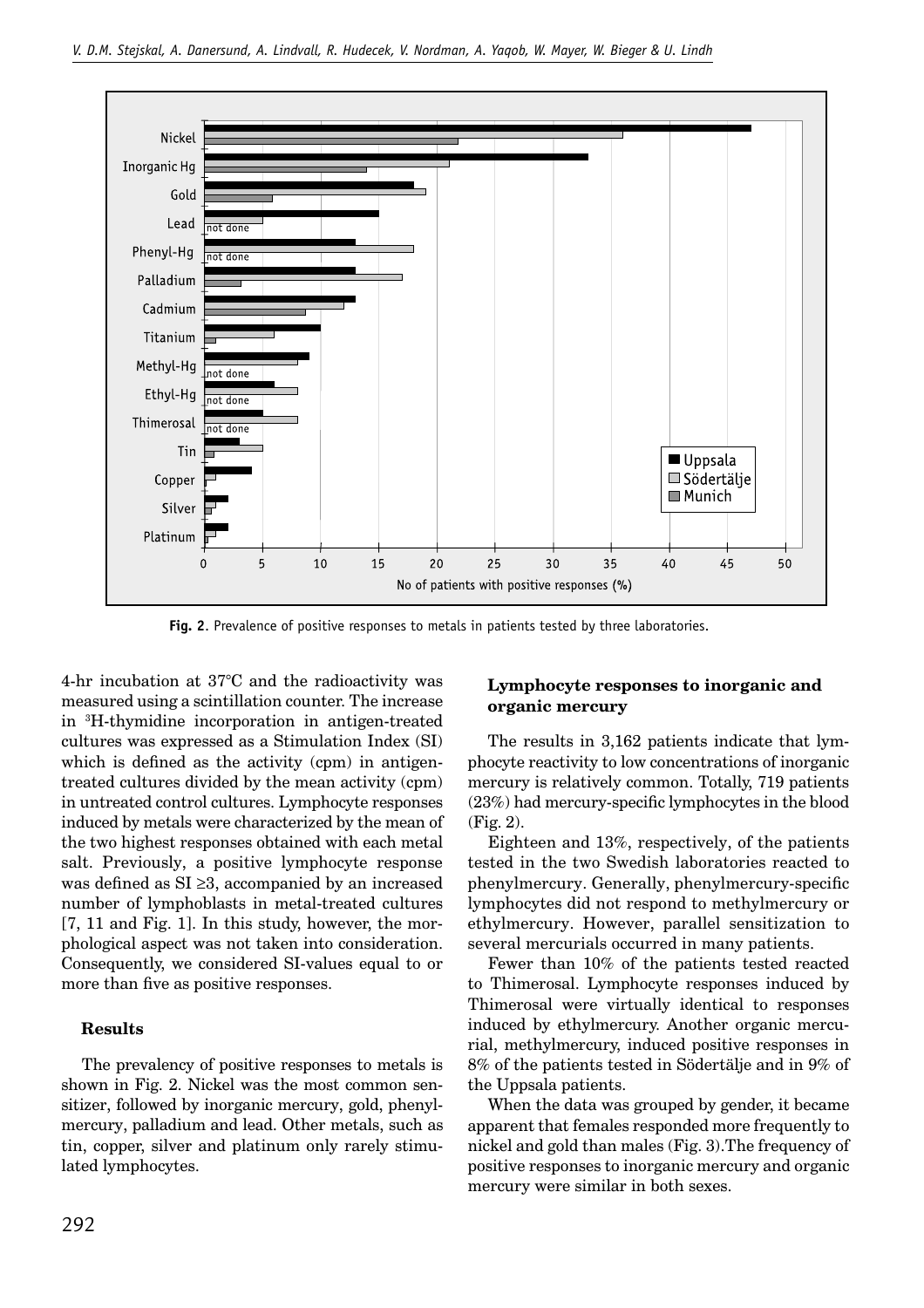

**Fig. 3**. Prevalence of positive responses to metals in patients stratified by gender (*N*=3162).

### **Multiple sensitization induced by metals**

As seen in Fig. 4, 577 patients (62%) of 930 patients tested in one of the Swedish laboratories reacted to one or several metals. Reactivity to one metal only was found in 233 patients (25%), while 84 patients (9%) reacted to four metals or more; the results were similar in the other two laboratories (data not shown).

#### **Reactivity to metals in CFS-like group and in control subjects**

The results of MELISA® in 111 patients and 116 controls are shown in Fig. 5. Highly significant differences  $(p<0.001)$  between the two groups were obtained for the following metals: inorganic mercury, phenylmercury, palladium and gold. In addition, significant responses  $(P<0.01)$  were obtained for cadmium, titanium, lead, and palladium. The difference in responsiveness to methylmercury and silver was also significant  $(P<0.05)$ . There was no significant difference among the responses in control cultures, responses to PPD, and those induced by other metals. It should be pointed out that the statistical

Single and multiple reactivity to metals in 930 patients



**Fig. 4**. Single and multiple reactivity to metals in 930 patients.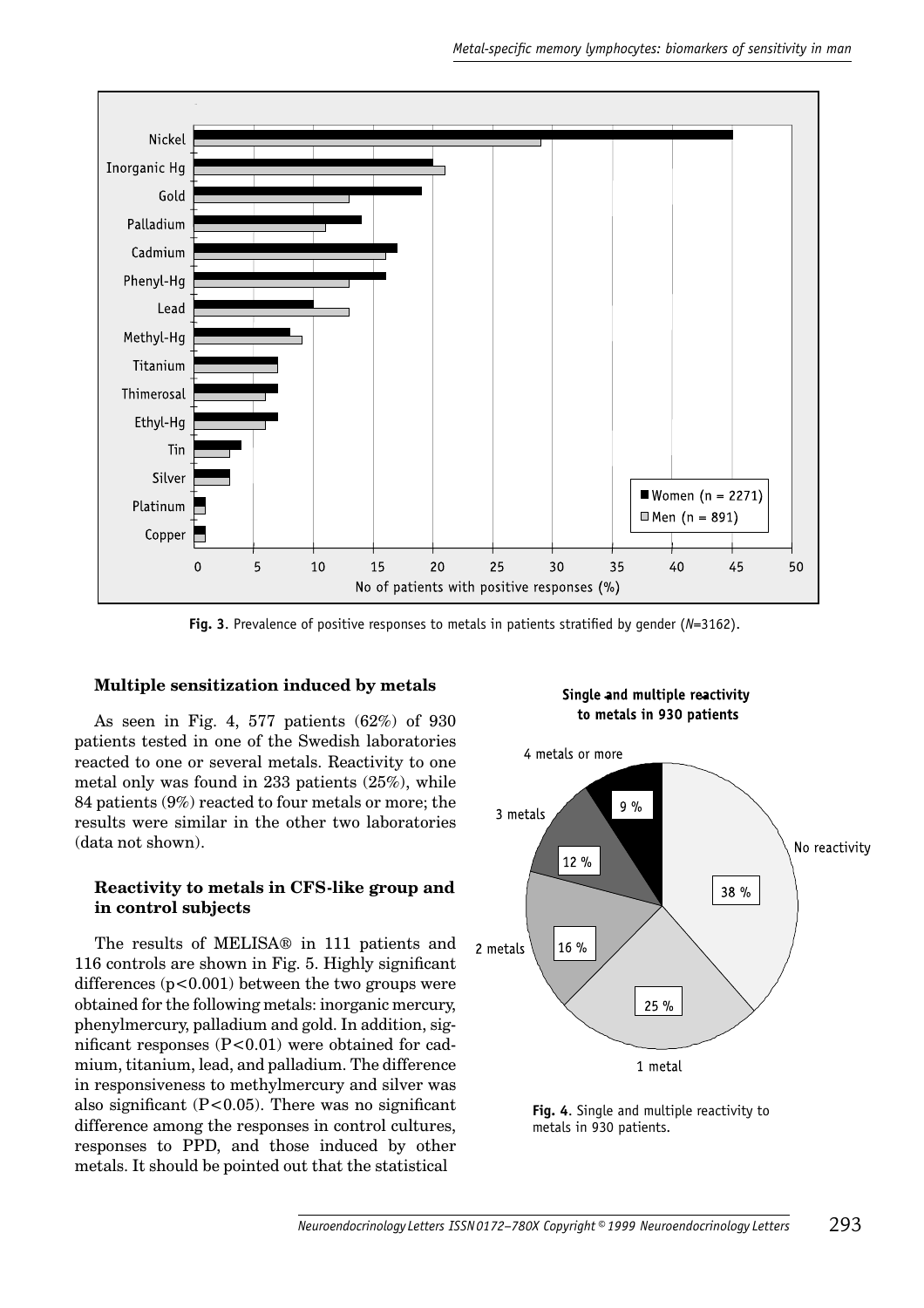

**Fig. 5**. Prevalence of positive responses to metals in CFS-like group and control group.

evaluation was performed comparing the mean stimulation index-values (SI-values) of the entire CFS  $(n=111)$ , and control groups  $(n=116)$ . At the end of the study, 98 patients out of 111 had completed removal of incompatible dental materials. Eighty-three patients (76%) reported long-term health improvement, 24 patients (22%) reported unchanged health status or improvement of some, but worsening of other symptoms, and two patients (2%) reported a worsening of symptoms.

The results of the follow-up MELISA® compared to MELISA® performed at the beginning of the study, in 73 patients who agreed to repeated testing, are shown in Fig.6. There was a marked decrease in lymphocyte reactivity to inorganic mercury, as well as to other metals present in metal alloys as compared to the results obtained at the start of the study. In contrast, the reactivity to nickel did not change substantially.

### **Discussion**

A significant number of patients had metal-specific lymphocytes in the blood. Nickel was the most frequent sensitizer, followed by inorganic mercury, phenylmercury, gold, cadmium, palladium and lead. Nickel sensitization is dependent on the wearing of nickel-containing earrings. Females have a higher rate of sensitization than males [12, 13] which is confirmed at the lymphocyte level. Interestingly, lymphocyte responses induced by inorganic and organic mercury were sex-independent, implying the role of mercury from dental amalgam and other external sources as a cause of sensitization.

The high prevalence of gold and palladium-specific responses is not surprising when considering results of patch tests [14, 15]. In a recent study of 397 patients claiming intolerance to dental metal alloys, 23% demonstrated patch test positivity with gold sodium thiosulfate; the prevalence of positive tests to palladium was 8% [14]. Yet in another study the frequency of gold-positive skin reactions in 832 patients was 8.6% [15]. In a Finnish study of 52 patients with gold-positive patch test, 75% of patients were positive in the lymphocyte proliferation test [16].

The similar frequency of lymphocyte responses to Thimerosal and ethylmercury reflects the fact that ethylmercury is the main allergenic epitope of Thimerosal, a salt of ethylmercury thiosalicylate [17]. Methylmercury elicited lymphocyte responses in 8–9% of Swedish patients tested. This is the first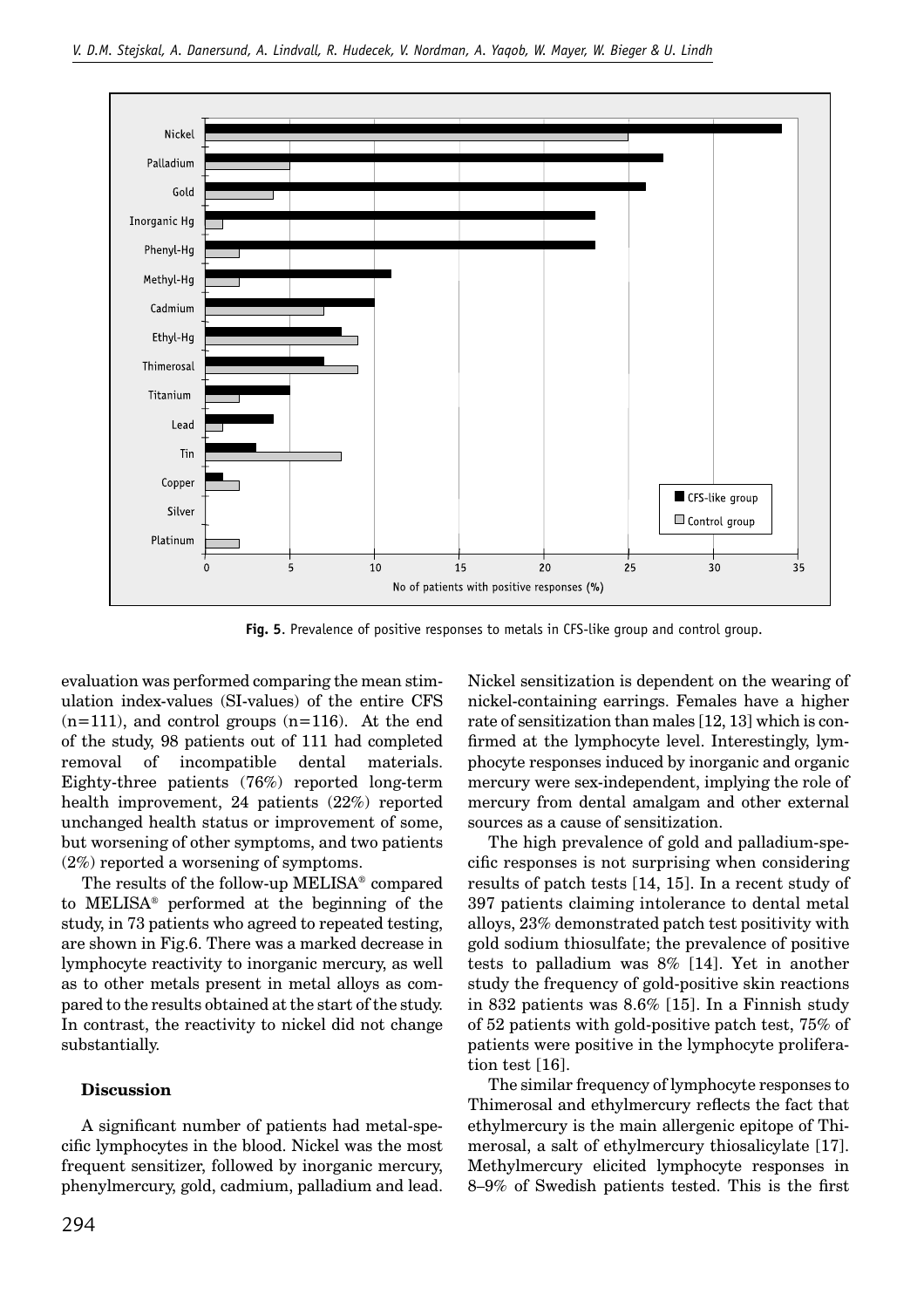

**Fig. 6**. Prevalence of positive responses to various metals in start- and follow-up MELISA®.<br>MELISA is a registered trademark.

time that immunologic responsiveness to methylmercury has been studied in a larger population.

Man is exposed to methylmercury through consumption of contaminated fish and some reports indicate the possibility of formation of methylmercury from inorganic mercury by bacteria in the oral cavity and in the gastrointestinal tract [18]. The transformation of inorganic mercury to methylmercury by certain bacterial strains *in vitro* has been demonstrated previously [19, 20]. Since methylmercury is highly neurotoxic, the presence of methylmercuryspecific lymphocytes in some patients indicates exposure and warrants further studies.

Phenylmercury salts are sometimes used as preservatives in eye drops and cosmetics and may induce allergic reactions [21]. In dentistry, phenylmercury has been used as a component of N2, a widely used root filling material [22]. The majority of patients had old root fillings, which may have contained N2. The use of phenylmercury in patch testing was discontinued in the last years despite the continued usage of phenylmercury. Only in a few cases, phenylmercury reactions occurred together with reactions to methylmercury or ethylmercury. Lymphocyte responses induced by two aliphatic mercurials, methylmercury and ethylmercury, partly cross-reacted [7], a fact confirmed recently by patch testing [23].

About 23% of the Uppsala patients with a CFSlike syndrome showed reactivity to inorganic mercury. These findings correspond well to the findings in 3,162 patients where the mercury-induced lymphocyte reactivity was about 20%. One could argue that mercury-induced lymphocyte responses might be mitogenic in nature. Some individuals could have a lower threshold for the triggering of lymphocytes by concentrations which are generally non-mitogenic. If this was the case, the removal of amalgam in sensitized individuals would have no impact on lymphocyte reactivity. The results of the follow-up study suggest that mercury-induced proliferation is truly allergenic in nature since the removal of mercury-containing amalgam resulted in reduced mercury-specific responses.

The finding of relatively high numbers of patients reacting to mercury compounds is supported by recent findings from Finland [24]. Laine and coworkers reported that 80 patients out of 118 with oral lichenoid changes displayed positive patch tests to dental metals. Seventy-six positive reactions were found to various mercury compounds but no positive reactions to acrylates were seen.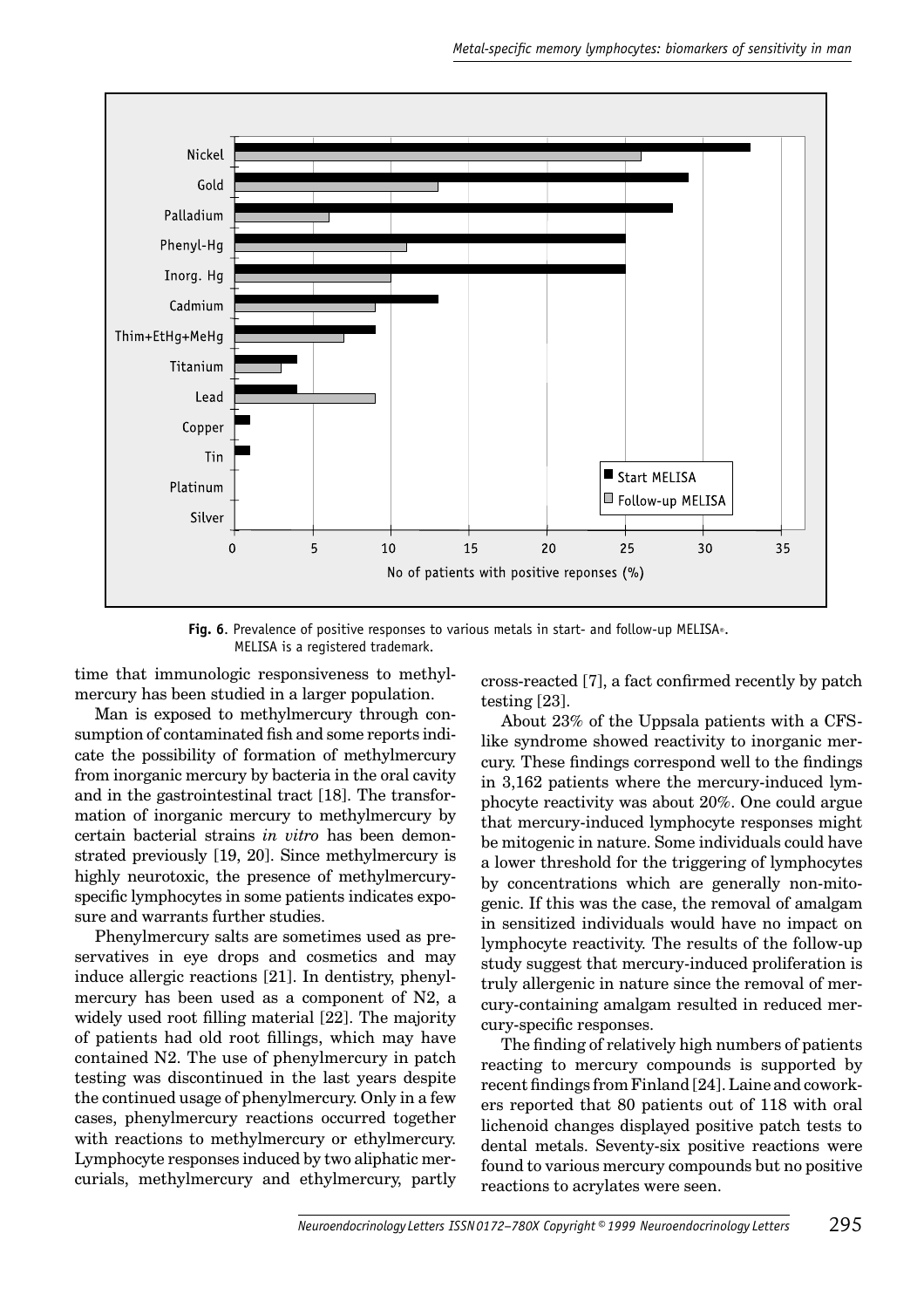Metal intolerance is a growing problem as shown by the increasing number of patch test-positive subjects. Some of the sources of metal exposure include food and pharmaceutical additives, technical and cosmetic products, jewelry, and environmental pollution. The primary source of inorganic mercury exposure is dental amalgam as shown previously [25]. In an unselected Danish adult population (561 subjects), the prevalence of nickel-positive patch tests was 11% for women and 2% for men [26]. The frequency of reactions to Thimerosal ranked 3% in both sexes. The authors conclude that in the general population, IgE-mediated and cellmediated hypersensitivity is common.

Compared to metal reactivity of patients with CFS, the responses in healthy subjects were significantly lower, thus confirming previously reported results [27]. A recent study has shown that nickel allergy, assessed by patch test, occurred in 36% of CFS patients in contrast to 19% in a control group [28].

We propose the following mechanisms behind multi-symptoms characterizing CFS: the binding of metals with strong affinity to SH-groups to autologous cell proteins may change their antigenicity and make such proteins foreign and therefore vulnerable to the attack of immunocompetent cells. Ongoing chronic inflammation and an increase in cyto-kines may affect the hypothalamic-pituitaryadrenal axis (HPA axis) and trigger nonspecific somatic and psychiatric symptoms [29]. The symptoms include profound fatigue, musculoskeletal pain, sleep disturbances, gastrointestinal and neurological problems, as well as other recognized features of chronic fatigue syndrome and fibromyalgia [29–32]. Following the removal of dental metals, the activity of the immune system is down-regulated and the patient improves. Japanese scientists have recently shown that a low metal diet and/or dental metal removal alleviated symptoms in 70% of patients with moderate to severe atopic dermatitis and positive patch tests to metals [33]. Following metal avoidance, systemic skin symptoms disappeared in the majority of patients. A similar protocol of allergen avoidance together with dental metal removal in sensitized patients is used for treatment of psoriasis in Kyoto, Japan [34] and in Neukirchen, Germany [35]. In the Kyoto Clinics, the sensitization to dental metals is diagnosed by the lymphocyte proliferation test [34].

A similar approach has also been used for the protection of workers occupationally exposed to beryllium. The factories involved in the production of beryllium-containing products routinely use the lymphocyte proliferation test for testing of beryllium-exposed individuals. The presence of beryllium-specific lymphocytes in the blood is taken as evidence of beryllium sensitization. Symptom-free workers exhibiting beryllium-specific lymphocyte proliferation are considered latently sensitized and at risk for development of beryllium disease. Such individuals are routinely relocated to a berylliumfree environment. About half of the beryllium-sensitized symptom-free subjects will develop beryllium disease if beryllium exposure continues [36].

The reason for increased susceptibility of certain individuals to metals or other chemicals could be due to inherited genetic polymorphism. Thus, in 365 patients with environmentally caused diseases, deficiencies in detoxification enzymes such as glutathione transferases M1 and glutathione-S-transferase 1 were found [37]. The subjects lacking the alleles for the above mentioned enzymes may be unable to detoxify xenobiotics. Under such conditions xenobiotics can be present in the organism for the time necessary for the induction of allergy or toxicity.

### **Conclusions**

The results presented in this article indicate that lymphocyte sensitization to heavy and transition metals is common in patients with CFS-like syndrome and clinical metal sensitivity. Allergic reactions to metals are of delayed type hypersensitivity and usually involve the skin, oral mucosa, and the gastrointestinal tract. Since memory lymphocytes circulate through the body, they may, upon contact with tissue-bound metals, initiate an inflammatory process. Chronic inflammation may affect the HPA axis and trigger nonspecific symptoms characterizing CFS, fibromyalgia, multiple chemical sensitivity, and other multisymptomatic disorders. In a group of patients with CFS and metal hypersensitivity, removal of incompatible metal implants combined with anti-oxidant therapy resulted in downregulation of metal-specific lymphocytes and longterm health improvement. The clinical relevance of *in vitro* findings is supported by *in vivo* worsening of systemic symptoms in connection with metal reexposure such as dental treatment. Thus, the impact of metal implants on the general well-being of mankind might be greater than previously suspected. Finally, the study of the possible role of metal-specific lymphocytes in autoimmunity remains an exciting challenge for future studies.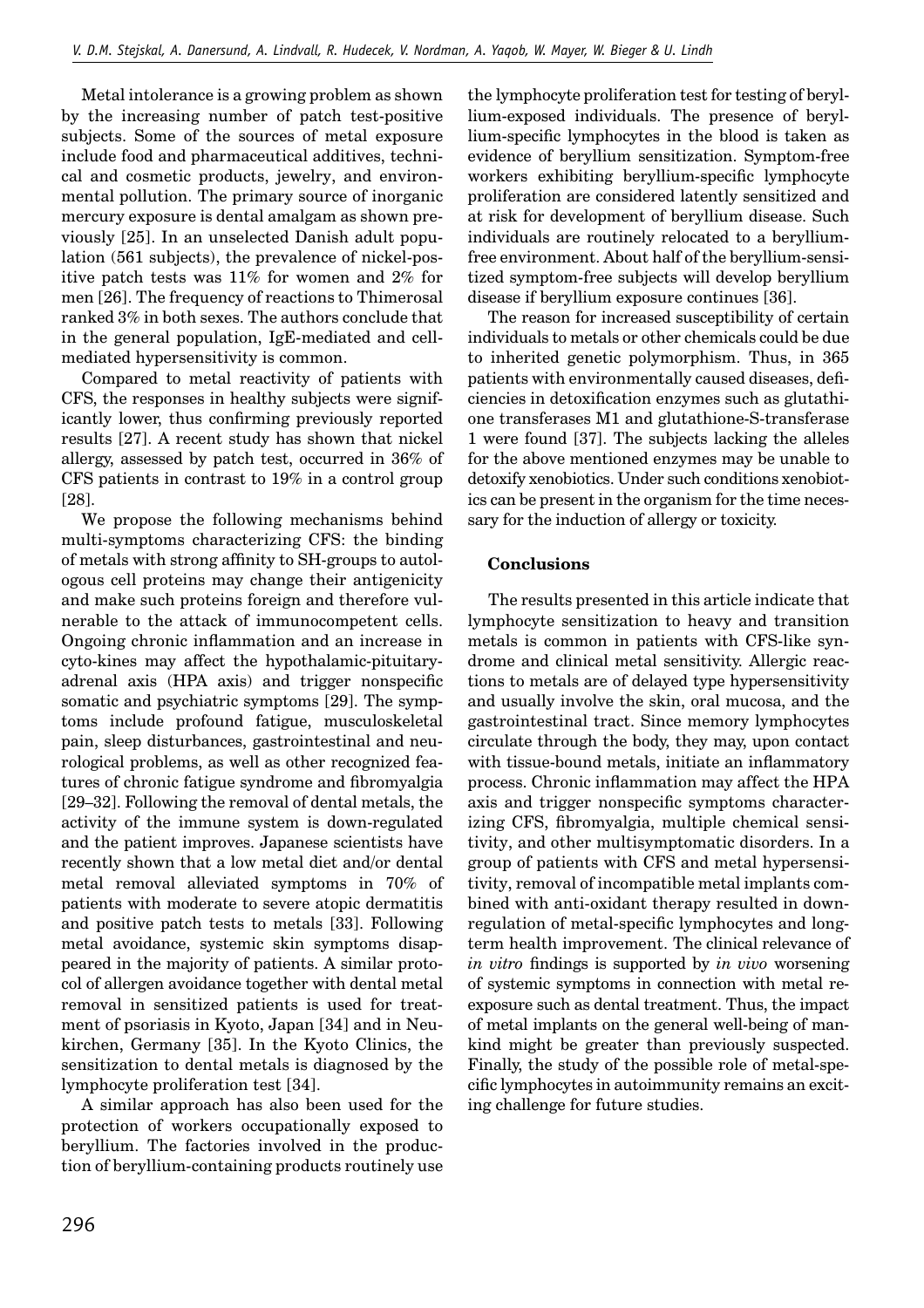#### **Acknowledgments**

The authors wish to thank AB Astra, the National Chemical Inspectorate and the European Commission BIOTECH program *In vitro* immunotoxicology for their generous sponsorship. A gracious thanks also to all laboratory personnel as well as Heidi Christensen, B Sc., and Jenny Stejskal, Med Cand, for assistance with the manuscript.

#### *Following laboratories perform routine MELISA® testing***:**

- Medilab, Stockholm, Sweden: www.medilab.se;
- Labor Schiwara, Bremen, Germany:
- www.medlab-schiwara.de

■ Laboratoire Ategis, Rue des Chevaux 67, 1640 Rhode - St Genese, Belgium.

The test can also be obtained through:

■ Institut für Umweltkrankheiten (IFU), im Kurpark 1, D-34308 Bad Emstal, Germany: www.ifu.org

# *Copyright © MELISA® Medica Foundation www.melisa.org*

#### **REFERENCES**

- 1 Chávez E, Holguin JA. Mitochondrial calcium release as induced by Hg2+. J of Biol Chem 1988; **263**:3582–87.
- 2 Bigazzi PL. Autoimmunity induced by metals. In: Chang L, editor: Toxicology of metals. Lewis Publishers, CRC Press Inc. USA 1996. p. 835–52.
- 3 Biologic markers in Immunotoxicology, Washington DC, National Academy Press 1992.
- 4 Räsänen L, Tuomi ML. Diagnostic value of the lymphocyte proliferation test in nickel contact allergy and provocation in occupational coin dermatitis. Contact Derm 1992; **27**:250–4.
- 5 Caron GA, Poutala S, Provost TT. Lymphocyte transformation induced by inorganic and organic mercury. Int Arch Allergy 1970; **37**:76–87.
- 6 Shenker BJ, Berthold P, Rooney C, Vitale L, De Bolt K, Shapiro IM. Immunotoxic effects of mercuric compounds on human lymphocytes and monocytes. III. Alterations in B-cell function and viability. Immunopharmacol Immunotoxicol 1993; **15**:87–112.
- 7 Stejskal VDM, Cederbrant K, Lindvall, A Forsbeck M. MELISA-an in vitro tool for the study of metal allergy. Toxicol In Vitro 1994; **8**:991–1000.
- 8 Stejskal VDM. Human hapten-specific lymphocytes: biomarkers of allergy in man. Drug Inform J 1997; **31**:1379–82.
- 9 Holmes GP, Kaplan JE, Gantz NM, Komaroff AL, Schonberger LB, Straus SE, et al. Chronic fatique syndrome: a working case definition. Annals of Int Med 1988; **108**:387–9.
- 10 Stejskal VDM, Olin RG, Forsbeck M. The lymphocyte transformation test for diagnosis of drug-induced occupational allergy. J Allergy Clin Immunol 1986; **77**:411–26.
- 11 Stejskal VDM, Cederbrant KE, Lindvall A, Forsbeck M. Mercuryspecific lymphocytes: An indication of mercury allergy in man. J Clin Immunol 1996; **16**:31–40 .
- 12 Kerosuo H, Kullaa A, Kerosuo E, Kanerva L, Hensten-Pettersen A. Nickel allergy in adolescents in relation to orthodontic treatment and piercing of ears. Am J Orthod Dentofacial Orthop 1996; **109**:148–54 .
- 13 Meijer C, Bredberg M, Fischer T, Widström L. Ear piercing and nickel and cobalt sensitization*,* in 520 young Swedish men doing compulsory military service. Contact Derm 1995; **32**:147–9.
- 14 Marcusson JA. Contact allergies to nickel sulfate, gold sodium thiosulfate and palladium chloride in patients claiming sideeffects from dental alloy components. Contact Derm 1996; **34**:320–3.
- 15 Björkner B, Bruze M, Möller H. High frequency of contact allergy to gold sodium thiosulfate. An indication of gold allergy? Contact Derm 1994; **30**:144–51.
- 16 Räsänen L, Kalimo K, Laine J, Vainio O, Kotiranta J, Pesola I. Contact allergy to gold in dental patients. Brit J of Dermatol 1996; **134**:673–7.
- 17 Pirker C, Möslinger T, Wantke F, Götz M, Jarisch R. Ethylmercuric chloride: the responsible agent in Thimerosal hypersensitivity. Contact Derm 1993; **29**:152–4.
- 18 Liang L, Brooks RJ. Mercury reactions in the human mouth with dental amalgams. Water, Air and Soil Poll 1995; **80**:103–7.
- 19 Heintze U, Edwardsson S, Dérand T, Birkhed D. Methylation of mercury from dental amalgam and mercuric chloride by oral streptococci in vitro. Scand J Dent Res 1983; **91**:150–2.
- 20 Abdulla M, Arnesjö B, Ihse I. Methylation of inorganic mercury in experimental jejunal blind-loop. Scand J Gastroent 1973; **8**:565–7.
- 21 Matthews KP, Pan PM. Immediate type hypersensitivity to phenylmercuric compounds. Am J Med 1968; **44**:310–18.
- 22 Block RM, Sheats JB, Denby LR. Cell-mediated immune response to dog pulp tissue altered by N2 paste within the root canal. Oral Surg 1978; **45**:131–142.
- 23 Santucci B, Cannistraci C, Cristaudo A, Camera E, Picardo M. Thimerosal sensitivities: the role of organomercury alkyl compounds. Contact Derm 1998; **38**:325–328.
- 24 Laine J, Kalimo K, Happonen RP. Contact allergy to dental restorative materials in patietns with oral lichenoid lesions. Contact Derm 1997; **36**:141–6.
- 25 Skare I, Engqvist A. Human exposure to mercury and silver released from dental amalgam restorations. Arch of Environ Health 1994; **49**:384–94.
- 26 Nielsen NH, Menne T. The relationship between IgE-mediated and cell-mediated hypersensitivites in an unselected Danish population. The Glostrup Allergy Study,Denmark. British J of Derm 1996; **134**:669–72.
- 27 Stejskal VDM. Immunological effects of amalgam components: MELISA—a new test for the diagnosis of mercury allergy. In: International Symposium "Status Quo and Perspectives of Amalgam and Other Dental Materials," April 29–May 1, 1994; European Academy, Otzenhausen, Germany.
- 28 Marcussosn JA, Lindh G, Evengård B. Chronic fatigue syndrome and nickel allergy. Contact Derm 1999; **40**:269–272.
- 29 Turnbull AV, Rivier C. Regulation of the HPA axis by cytokines. Brain Behav Immun 1995; **20**:253–75.
- 30 Clauw DJ. The pathogenesis of chronic pain and fatigue syn-